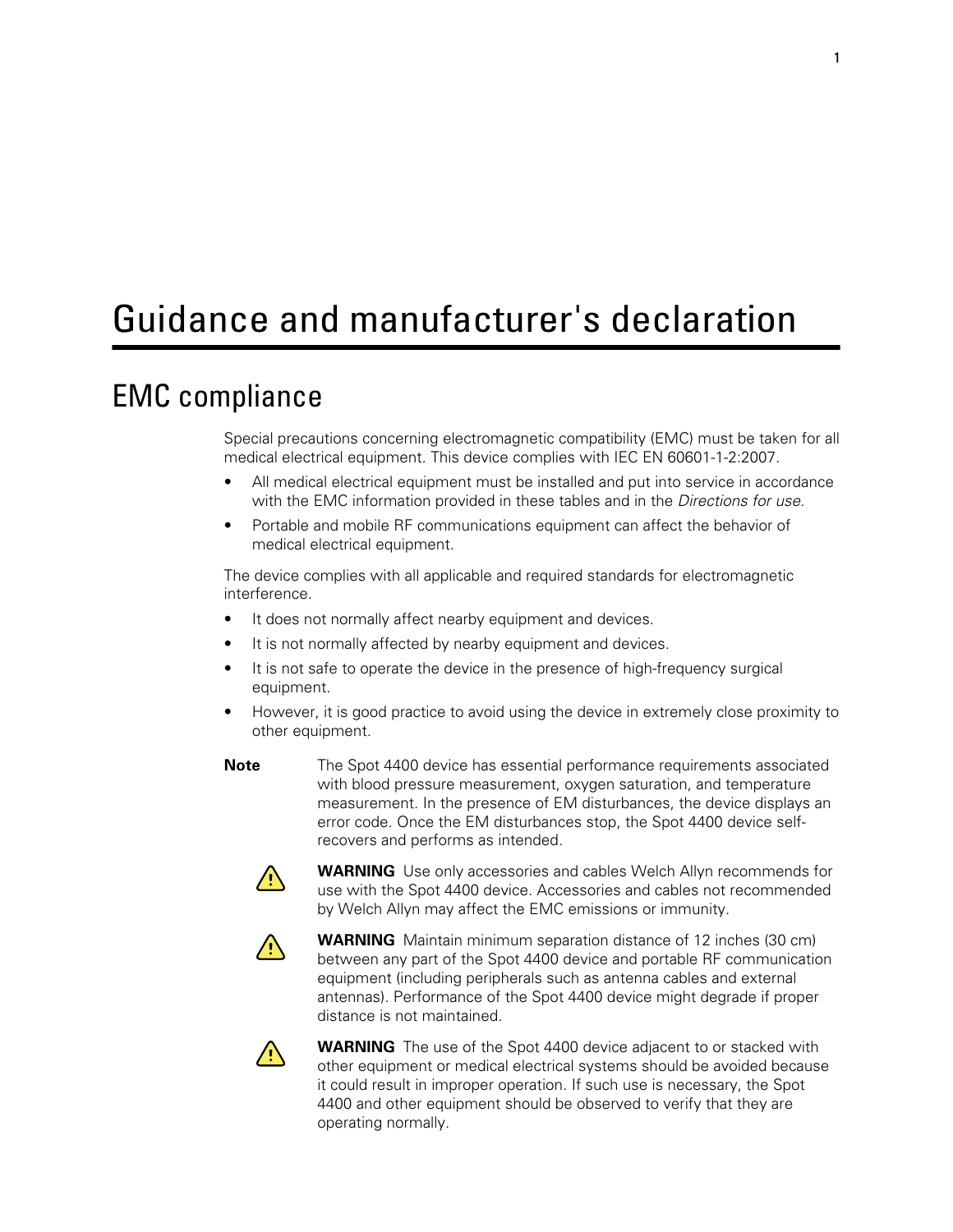## Emissions and immunity information

#### **Electromagnetic emissions**

The device is intended for use in the electromagnetic environment specified below. The customer or user of the device should assure that it is used in such an environment.

| <b>Emissions test</b>                                       | <b>Compliance</b> | Electromagnetic environment - quidance                                                                                                                                                                                |  |
|-------------------------------------------------------------|-------------------|-----------------------------------------------------------------------------------------------------------------------------------------------------------------------------------------------------------------------|--|
| <b>RF</b> emissions<br>CISPR <sub>11</sub>                  | Group 1           | The device uses RF energy only for its internal function. Therefore, its<br>RF emissions are very low and are not likely to cause any interference<br>in nearby electronic equipment.                                 |  |
| <b>RF</b> emissions<br>CISPR <sub>11</sub>                  | Class B           | The emmision characteristics of the Spot 4400 make it suitable for use<br>in all establishments including domestic establishments and those<br>directly connected to the public low voltage power supply network that |  |
| Harmonic emissions<br>IEC 61000-3-2                         | Class A           | supplies buildings used for domestic purposes.                                                                                                                                                                        |  |
| Voltage fluctuations/<br>flicker emissions<br>IEC 61000-3-3 | Complies          |                                                                                                                                                                                                                       |  |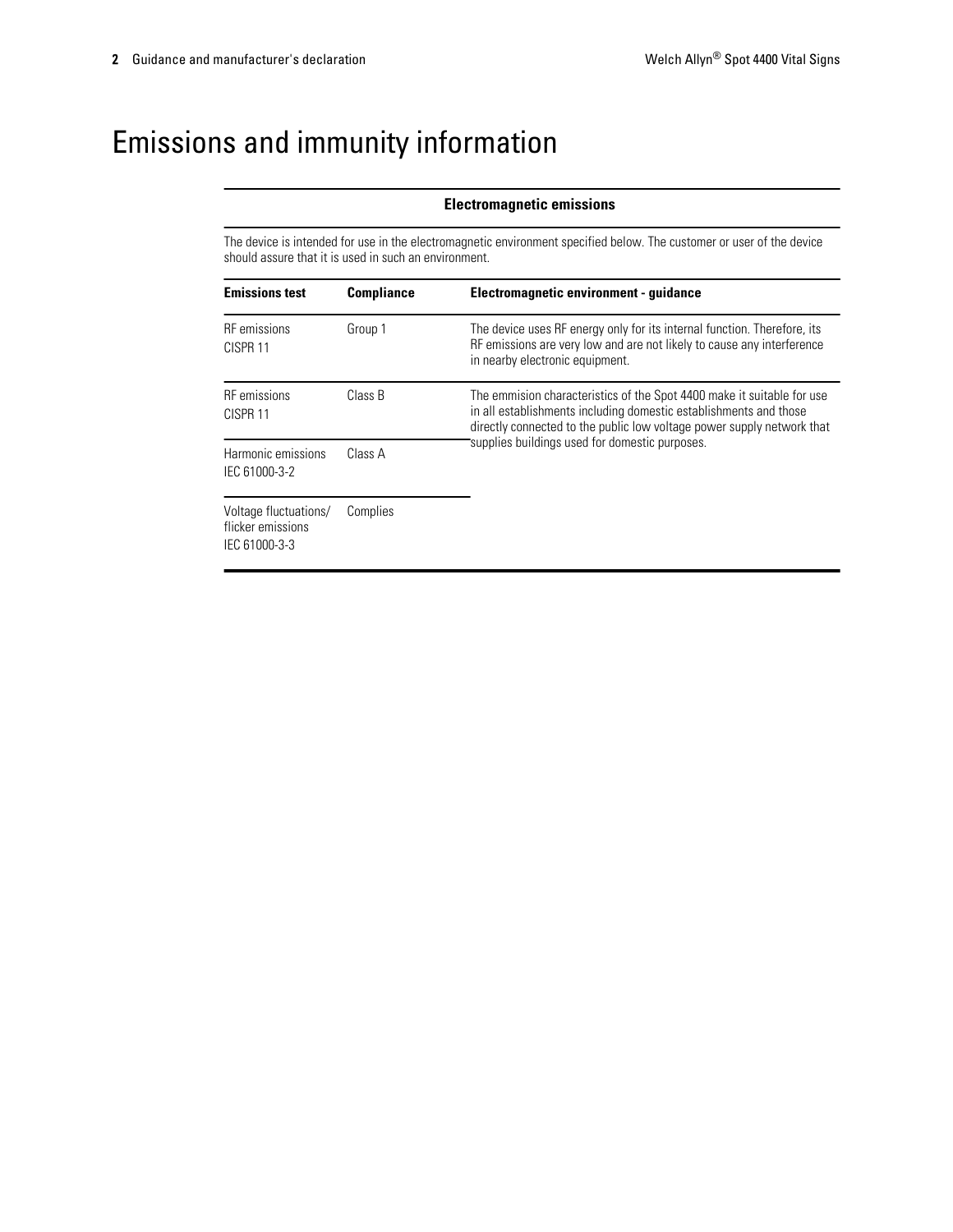#### **Electromagnetic immunity**

The device is intended for use in the electromagnetic environment specified below. The customer or the user of the device should assure that it is used in such an environment.

|                                                                                                                          | Immunity test IEC 60601 test level                                                                                                                                                                                                   | <b>Compliance level</b>                                                                                                                                                                                               | <b>Electromagnetic environment</b><br>- guidance                                                                                                                                                                                                                                                     |  |
|--------------------------------------------------------------------------------------------------------------------------|--------------------------------------------------------------------------------------------------------------------------------------------------------------------------------------------------------------------------------------|-----------------------------------------------------------------------------------------------------------------------------------------------------------------------------------------------------------------------|------------------------------------------------------------------------------------------------------------------------------------------------------------------------------------------------------------------------------------------------------------------------------------------------------|--|
| Electrostatic<br>discharge (ESD)<br>IEC 61000-4-2                                                                        | ±6 kV contact<br>$± 8$ kV air                                                                                                                                                                                                        | $± 6$ kV contact<br>$± 8$ kV air                                                                                                                                                                                      | Floors should be wood, concrete<br>or ceramic tile. If floors are<br>covered with synthetic material,<br>the relative humidity should be at<br>least 30%.                                                                                                                                            |  |
| Electrical fast<br>transient/burst<br>IEC 61000-4-4                                                                      | ±2 kV for power supply lines<br>±1 kV for input/output lines                                                                                                                                                                         | ±2 kV for power supply lines<br>±1 kV for input/output lines                                                                                                                                                          | Mains power quality should be<br>that of a typical commercial or<br>hospital environment.                                                                                                                                                                                                            |  |
| Surge<br>IEC 61000-4-5                                                                                                   | $\pm 0.5$ kV, $\pm 1$ kV<br>Line-to-line                                                                                                                                                                                             | $± 1$ kV                                                                                                                                                                                                              | Mains power quality should be<br>that of a typical commercial or<br>hospital environment.                                                                                                                                                                                                            |  |
|                                                                                                                          | ±0.5 kV, ±1 kV, ±2 kV<br>Line-to-ground                                                                                                                                                                                              | $±2$ kV                                                                                                                                                                                                               |                                                                                                                                                                                                                                                                                                      |  |
| Voltage dips,<br>short<br>interruptions<br>and voltage<br>variations on<br>power supply<br>input lines<br>IEC 61000-4-11 | $<5%$ $U_T$<br>(>95 % dip in $U_T$ ) for 0.5 cycle<br>40 % U <sub>T</sub><br>(60 % dip in $U_T$ ) for 5 cycles<br>70 % U <sub>T</sub><br>(30 % dip in $U_T$ ) for 25 cycles<br>$< 5 \% U_{T}$<br>(>95 % dip in $U_T$ ) for 5 seconds | $<5%$ $U_T$<br>(>95 % dip in $U_T$ ) for 0.5 cycle<br>40 % UT<br>(60 % dip in $U_T$ ) for 5 cycles<br>70 % U <sub>T</sub><br>(30 % dip in $U_T$ ) for 25 cycles<br>$<5%$ $U_T$<br>(>95 % dip in $U_T$ ) for 5 seconds | Mains power quality should be<br>that of a typical commercial or<br>hospital environment. If the user<br>of the device requires continued<br>operation during power mains<br>interruptions, it is recommended<br>that the device be powered from<br>an uninterruptible power supply<br>or a battery. |  |
| Power<br>frequency (50/<br>60 Hz) magnetic<br>field IEC<br>61000-4-8                                                     | 3 A/m                                                                                                                                                                                                                                | 3 A/m                                                                                                                                                                                                                 | Power frequency magnetic fields<br>should be at levels characteristic<br>of a typical location in a typical<br>commercial or hospital<br>environment.                                                                                                                                                |  |

NOTE:  $U_T$  is the a.c. mains voltage prior to application of the test level.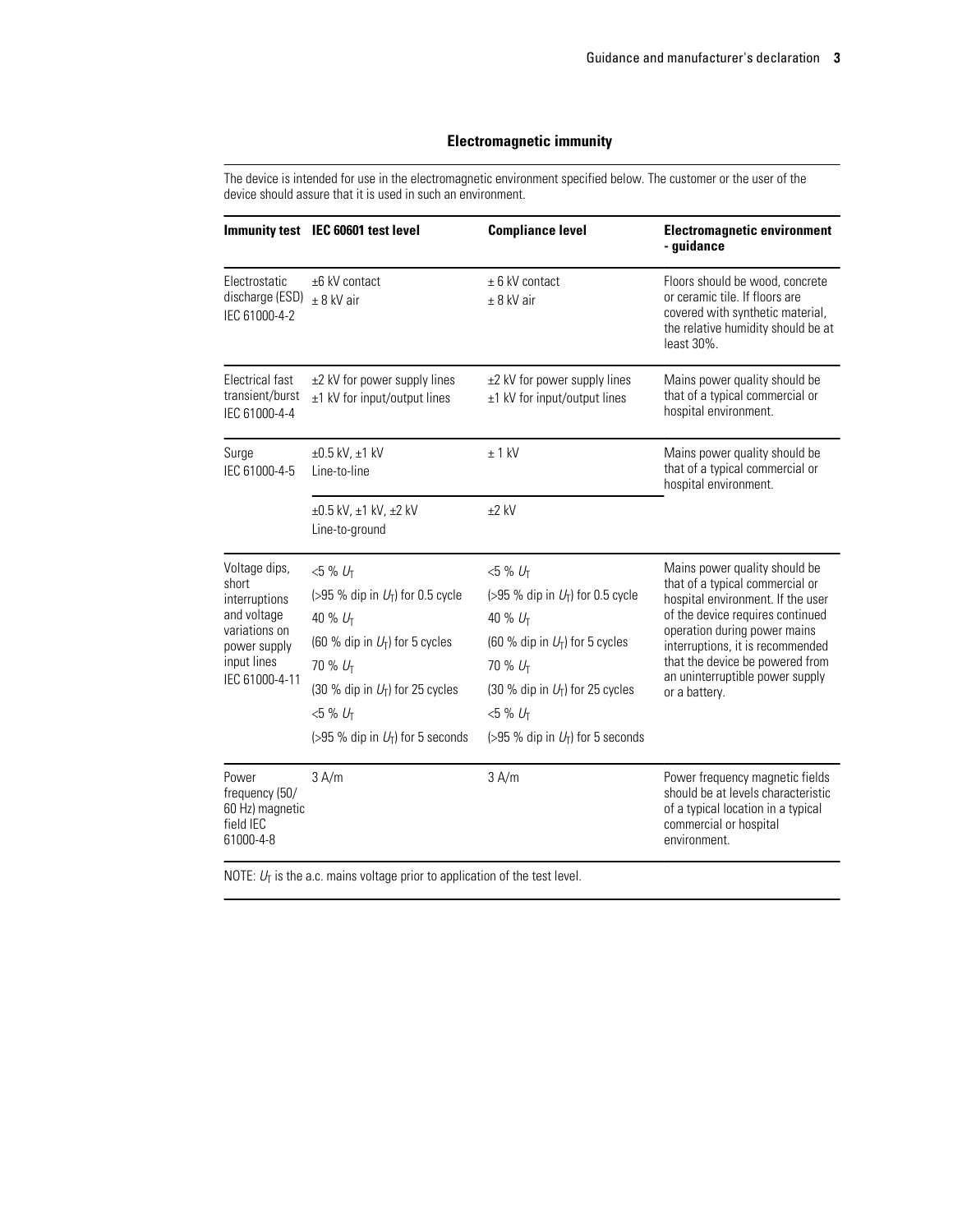#### **Electromagnetic immunity**

The device is intended for use in the electromagnetic environment specified below. The customer or the user of the device should assure that it is used in such an environment.

| <b>Immunity test</b>                 | IEC 60601 test level         | <b>Compliance level</b> | Electromagnetic environment - guidance                                                                                                                                                                                                                                                                                                                                                                                                                                                                                 |
|--------------------------------------|------------------------------|-------------------------|------------------------------------------------------------------------------------------------------------------------------------------------------------------------------------------------------------------------------------------------------------------------------------------------------------------------------------------------------------------------------------------------------------------------------------------------------------------------------------------------------------------------|
|                                      |                              |                         | Portable and mobile RF communications<br>equipment should be used no closer to any part<br>of the device, including cables, than the<br>recommended separation distance calculated<br>from the equation applicable to the frequency<br>of the transmitter.                                                                                                                                                                                                                                                             |
|                                      |                              |                         | <b>Recommended separation distance</b>                                                                                                                                                                                                                                                                                                                                                                                                                                                                                 |
| <b>Conducted RF</b><br>IEC 61000-4-6 | 3 Vrms<br>150 kHz to 80 MHz  | 3 Vrms                  | $d=(1.17)\sqrt{P}$                                                                                                                                                                                                                                                                                                                                                                                                                                                                                                     |
| <b>Radiated RF</b><br>IEC 61000-4-3  | 3 V/m 80 MHz to<br>$2.7$ GHz | 3 V/m                   | d= (1.17) $\sqrt{P}$ 80 to 800 MHz<br>d= (2.33) $\sqrt{P}$ 800 MHz to 2.7 GHz<br>where $P$ is the maximum output power rating of<br>the transmitter in watts (W) and d is the<br>recommended separation distance in meters<br>(m). Field strengths from fixed RF transmitters,<br>as determined by an electromagnetic site<br>survey <sup>a</sup> , should be less than the compliance<br>level in each frequency range b. Interference<br>may occur in the vicinity of equipment marked<br>with the following symbol: |

Note1: At 80 MHz and 800 MHz, the higher frequency range applies.

Note 2: These guidelines may not apply in all situations. Electromagnetic propagation is affected by absorption and reflection from structures, objects, and people.

a Field strengths from fixed transmitters, such as base stations for radio (cellular/cordless) telephones and land mobile radios, amateur radio, AM and FM radio broadcast, and TV broadcast cannot be predicted theoretically with accuracy. To assess the electromagnetic environment due to fixed RF transmitters, an electromagnetic site survey should be considered. If the measured field strength in the location in which the device is used exceeds the applicable RF compliance level above, the device should be observed to verify normal operation. If abnormal performance is observed, additional measures may be necessary, such as reorienting or relocating the device.

b<sub>Over</sub> the frequency range 150 kHz to 80 MHz, field strengths should be less than 3 V/m.